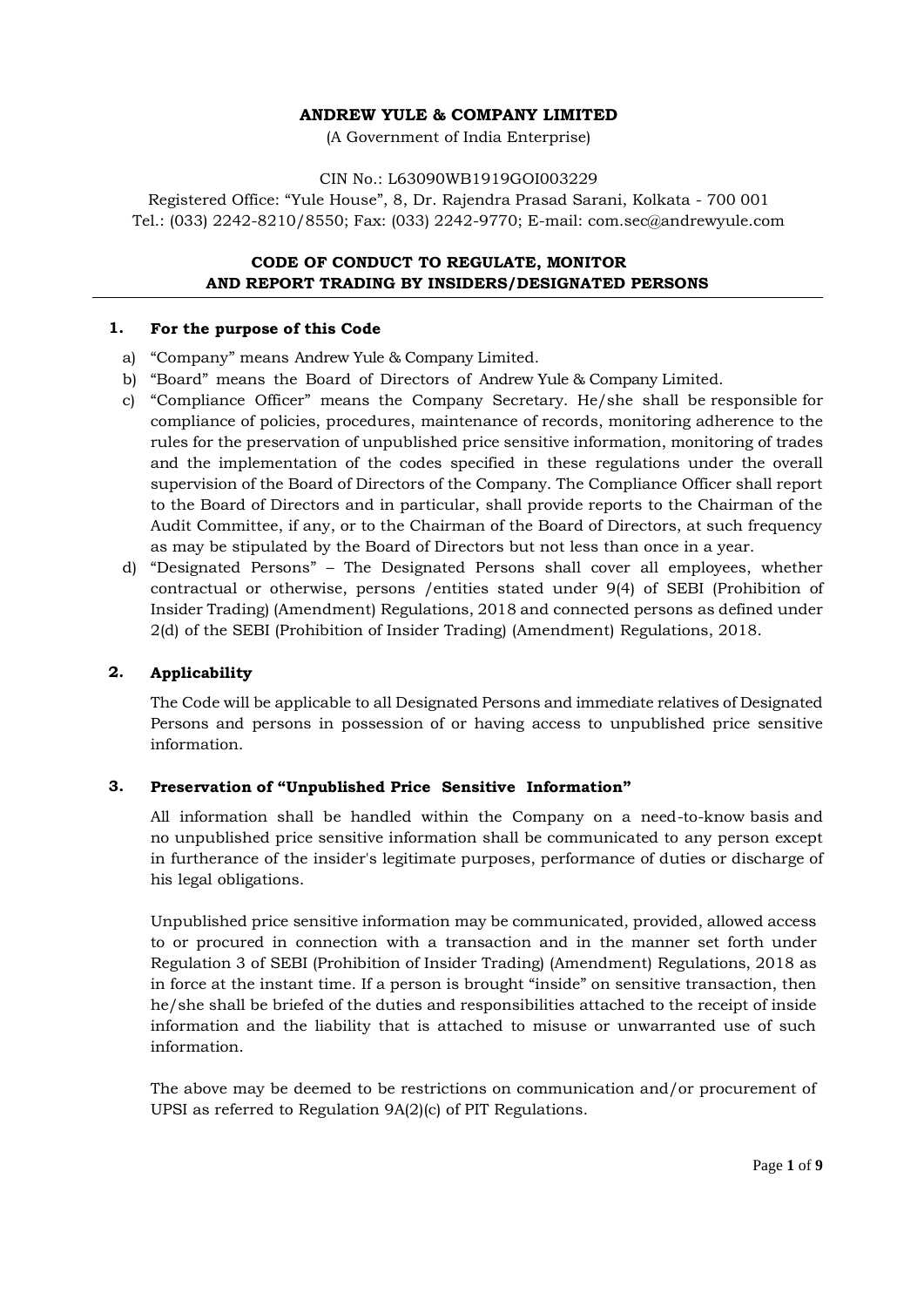# **3A. Maintenance of structured digital database**

The Company should maintain a structured digital database containing the nature of unpublished price sensitive information and names of such persons or entities as the case may be with whom unpublished price sensitive information is shared under this regulation along with the Permanent Account Number or any other identifier authorized by law where Permanent Account Number is not available.

Such databases shall be maintained with adequate internal controls and checks such as time stamping and audit trails to ensure non tampering of the database.

The structured digital database maintained under sub clause (3A) shall be preserved for a period of not less than eight years after completion of the relevant transactions and in the event of receipt of any information from the SEBI regarding any investigation or enforcement proceedings, the relevant information in the structured digital database shall be preserved till the completion of such proceedings."

# **4. Duties of Designated Persons**

All Designated Persons shall -

- a. maintain confidentiality of all Unpublished Price Sensitive Information.
- b. not pass on any Unpublished Price Sensitive information to any person directly or indirectly by way of making a recommendation for purchase or sale of securities of the Company.
- c. communicate Unpublished Price Sensitive Information to other Designated Persons only on a "need to know" basis, i.e. Unpublished Price Sensitive Information should be disclosed only to those within the Company who need the information to discharge their legitimate duties or for other legitimate purposes.
- d. follow a "Chinese Wall" mechanism thereby preventing passing of unpublished price sensitive information to any person for any purpose other than those to whom and for which such information can be conveyed legally in accordance with this code read with SEBI (Prohibition of Insider Trading) (Amendment) Regulations, 2018 viz. process permitting "cross the wall".
- e. be subject to trading restrictions when the trading window is closed i.e. shall not purchase, sale or deal in securities either by themselves or their relatives, other than as permitted under Regulation 5 of SEBI (Prohibition of Insider Trading) (Amendment) Regulations, 2018.
- f. obtain approval for the proposed transaction before entering into such transactions from the Compliance Officer by making an application in the prescribed Pre-dealing Form (which is available with the Compliance Officer) if they intend to deal in the securities of the Company. Transaction of even one share of the Company by any Designated Persons will require pre-dealing approval and other disclosure compliances under this Code. However, such approval will not be required for transactions undertaken in accordance with approved trading plan.
- g. upon approval of the pre-dealing application by the Compliance Officer, execute their order in respect of securities of the Company within five trading days from the date of the pre-dealing approval. If the order is not executed within these five days period, the Designated Persons must obtain a fresh pre-dealing approval again. The Chairman of the Audit Committee is being also granted with the power of approving the pre-dealing application form.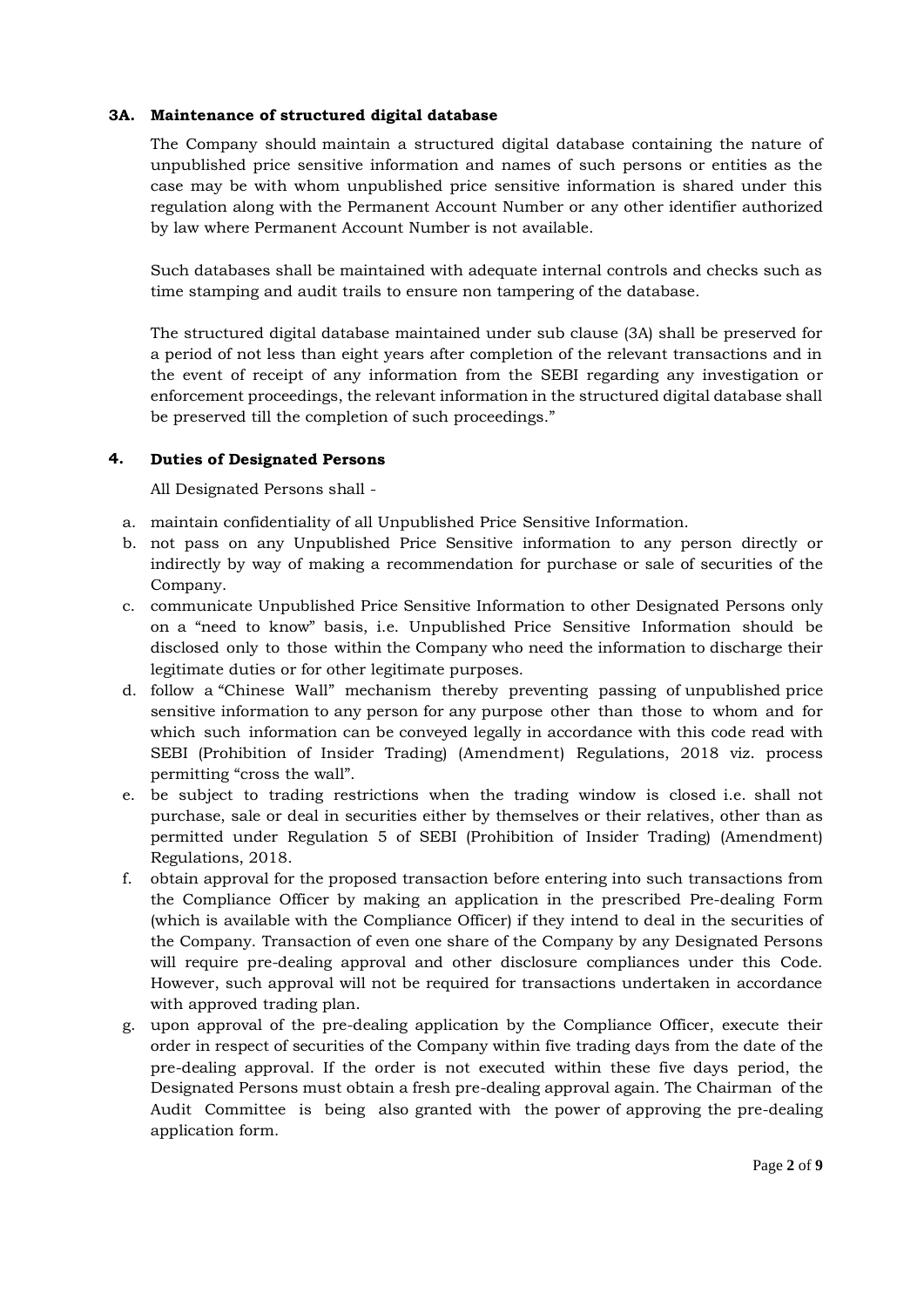- h. not make any contra trade within six months of the last transaction for which the contra trade is being considered.
- i. not deal in any securities of the Company in any manner which is contrary to SEBI (Prohibition of Insider Trading) Regulations, 2015 or this Code, whether stated or implied.

However, restriction of dealing in shares by designated persons or any relatives thereof shall not apply to:

- a) Transactions specified in Clauses (i) to (iv) of Regulation 4(1) of PIT Regulations which deals with transactions inter-se between insiders, transactions carried out through block deal window mechanism, transactions carried out pursuant to statutory/ regulatory obligation, ESOP transactions and transactions pursuant to trading plan.
- b) Pledge of shares for bonafide purpose subject to pre-clearance by the Compliance Officer and other compliances.
- c) Transactions undertaken in accordance with respective SEBI Regulations relating to right issue, preferential allotment, buy-back, etc.
- j. shall disclose names and Permanent Account Number or any other identifier authorized by law of the following persons to the company on an annual basis and as and when the information changes:
	- a) Immediate relatives
	- b) Persons with whom such designated person(s) shares a material financial relationship
	- c) Phone, mobile and cell numbers which are used by them
	- d) The names of educational institutions from which designated persons have graduated (information to be shared on one time basis).
	- e) Names of their past employers (information to be shared on one time basis)

"Material Financial Relationship" shall mean a relationship in which one person is a recipient of any kind of payment such as by way of a loan or gift from a designated person during the immediately preceding twelve months, equivalent to at least 25% of the annual income of such designated person, but shall exclude relationships in which the payment is based on arm's length transactions.

### **5. Trading Window**

- a. All designated employees / directors/ immediate relatives of designated persons of the company shall conduct all their dealings in the securities of the Company only in a valid trading window period and shall not deal in any transaction involving the purchase or sale of the company's securities during the periods when trading window is closed.
- b. The trading window shall be closed from the following day of the quarter and financial year ending.
- c. The trading window shall remain closed up to 48 hours after the publication of the same. The Trading window may be further closed by the Company during such time in addition to the above period as it may deem fit from time to time.
- d. The Trading Window shall be, *inter alia,* closed at the time of
	- i. Declaration of Financial Results (Quarterly, Half Yearly and Annual)
	- ii. Declaration of Dividends (interim and final)
	- iii. Issue of Securities by way of public/rights/bonus etc.
	- iv. Any major expansion plan or execution of new project.
	- v. Amalgamation, mergers, takeovers and buy back.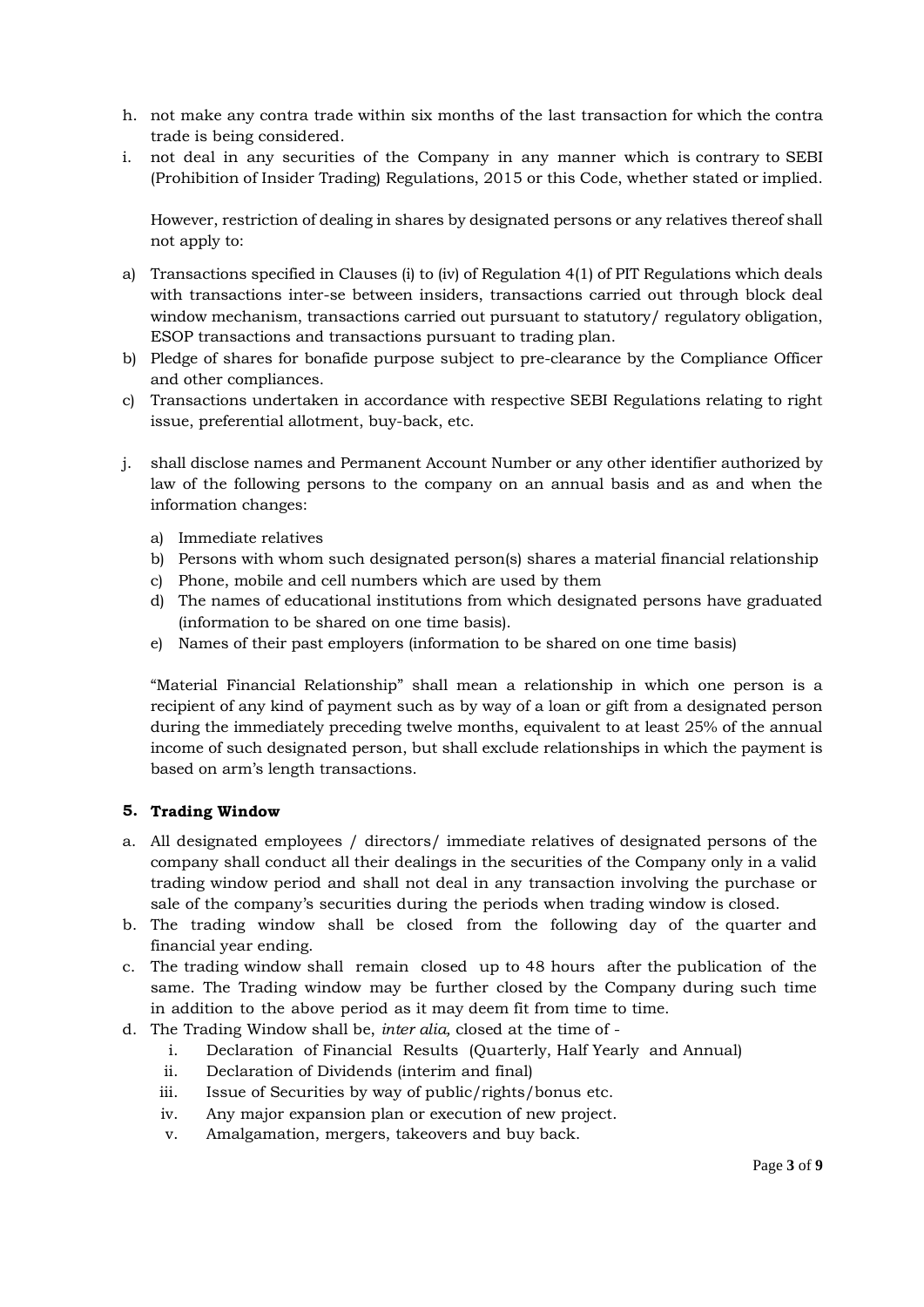- vi. Disposal of whole or substantially the whole of the undertaking.
- vii. Any changes in policies, plans or operations of the Company.

# **6. Trading Plans**

Designated Persons can deal in the securities of the company by formulating a Trading Plan in the manner set forth under Regulation 5 of SEBI (Prohibition of Insider Trading) (Amendment) Regulations, 2018.

The Designated Persons shall not be allowed to deal in the securities of the company, if the date of trading in securities of the company, as per the approved Trading Plan, coincides with the date of closure of Trading Window announced by the Compliance Officer.

### **7. Reporting Requirements for transactions in securities**

- a. In Form A Yearly Statement of holding in the Securities of the Company by the Promoter, Key Managerial Personnel, Director within 15 days from the end of the financial year.
- b. In Form B Details of Securities held on appointment of Key Managerial Personnel or Director or upon becoming a promoter of a listed company.
- c. In Form C Details of change in holding of Securities of Promoter, Employee or Director of a listed company.
- d. In Form D Transaction by other connected persons as identified by the Company.

### **8. Pre-clearance of Trades when Trading Window is open**

All Designated Persons of the Company and their relatives intending to deal in any securities of the Company may do so under the following procedure:

- a. Make an application to the compliance officer in the prescribed form (as per Annexure-1) for pre-clearance of the transaction.
- b. Execute an undertaking in favour of Andrew Yule & Company Limited in the prescribed form (as per Annexure-2)
- c. The proposed transaction can be carried out only after receiving appropriate clearance from the Compliance Officer (as per Annexure-3).
- d. The execution of the order in respect of the securities of the Company will have to be completed within five days of such approval of pre- clearance failing which fresh clearance would need to be obtained. Within 4 (four) days of the execution of the deal, the details of such deal, should be filed with the Compliance Officer in the prescribed form. In case the transaction is not undertaken, a report to that effect shall be filed (as per Annexure-4).

### **9. Penalty for contravention of the code of conduct**

- a. Every Designated Person shall be individually responsible for complying with the provisions of the Code (including to the extent the provisions hereof are applicable to his/her dependents).
- b. Any Designated Persons who trade in securities or communicates any information for trading in securities, in contravention of this Code may be penalized and appropriate action may be taken by the Company.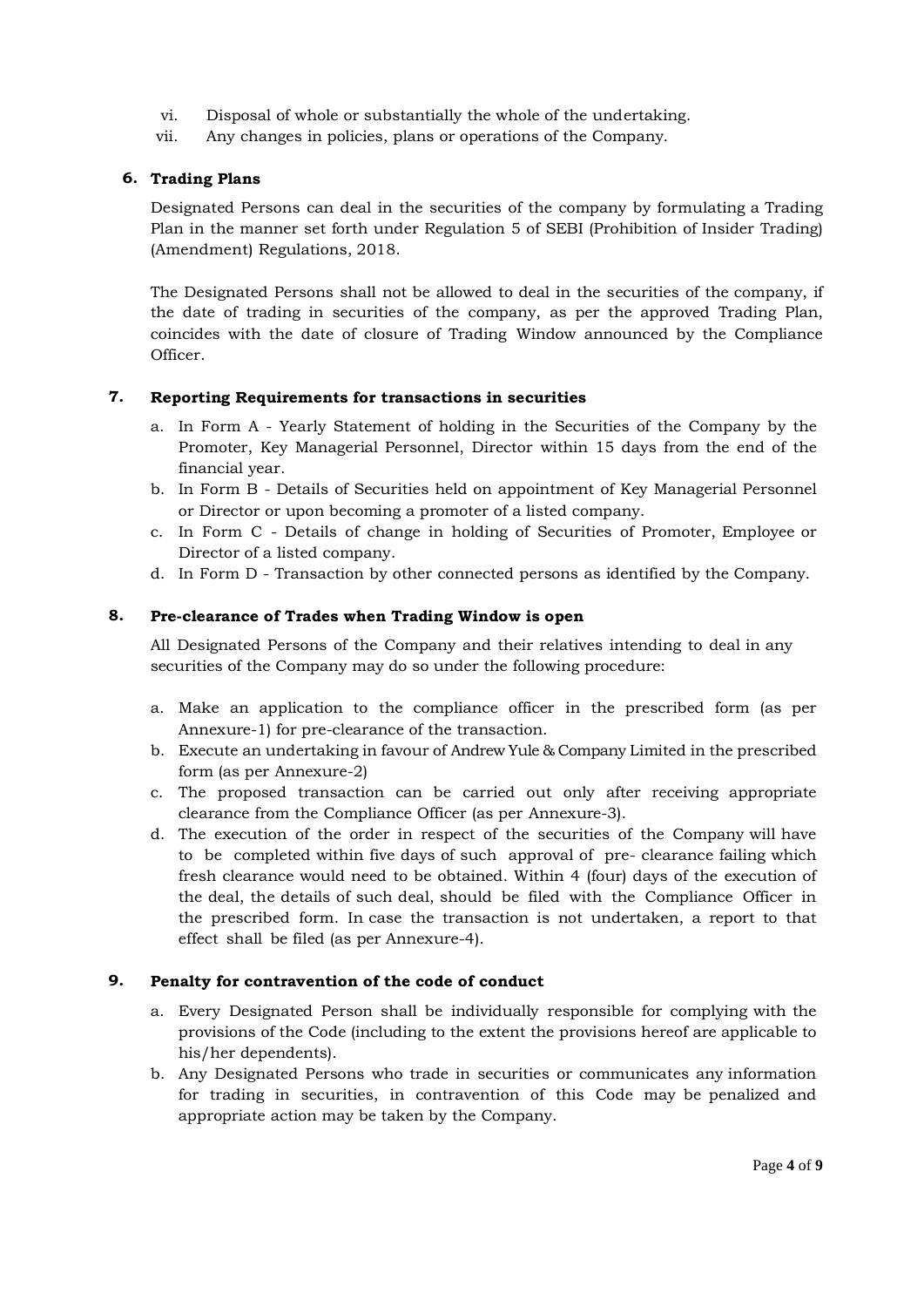- c. The persons who violate the Code shall also be subject to disciplinary action by the Company, which may include wage freeze, suspension, ineligibility for future participation in employee stock option plans, etc. Any amount collected under (c) shall be remitted to SEBI for credit to IEPF administered by SEBI under Securities and Exchange Board of India Act, 1992.
- d. The action by the Company shall not preclude SEBI from taking any action in case of violation of SEBI (Prohibition of Insider Trading) Regulations, 2015.In case of violation the Company shall promptly inform the Stock Exchange, where the shares of the Company are listed/traded in prescribed form and manner and additionally inform Securities and Exchange Board of India.

# **10. Protection to employees filing Voluntary Disclosure Form**

An employee who files a Voluntary Information Disclosure Form in terms of Chapter IIIA of Securities and Exchange Board of India (Prohibition of Insider Trading) Regulations (the PIT Regulations), irrespective of whether the information is considered or rejected by SEBI and irrespective of whether the employee is eligible for a reward in terms of Chapter IIIA of the PIT Regulations, shall not be discriminated, discharged, terminated, demoted, suspended, threatened, or harassed, for any of the following reasons:

- A. filing a Voluntary Information Disclosure Form under PIT Regulations;
- B. testifying, participating, or otherwise assisting or aiding SEBI in any investigation, inquiry, audit, examination or proceeding instituted or about to be instituted for an alleged violation of insider trading laws or in any manner aiding the enforcement action taken by SEBI; or
- C. breaching any confidentiality agreement or provisions of any terms and conditions of employment or engagement which are solely for preventing such employee from cooperating with SEBI in any manner.

Explanation- For the purpose of this clause, "Employee" means an individual who during employment may become privy to information relating to violation of insider trading laws and files a Voluntary Information Disclosure Form under the PIT Regulations and is a director, regular or contractual employee, but does not include an advocate.

### **11. Amendments**

The Board of Directors reserves the right to amend or modify the Code in whole or in part, at any time without assigning any reason whatsoever and to establish further rules and procedures, from time to time, to give effect to the intent of the Code.

The decision of the Board of Directors of the Company with regard to any or all matters relating to the Code shall be final and binding on all concerned.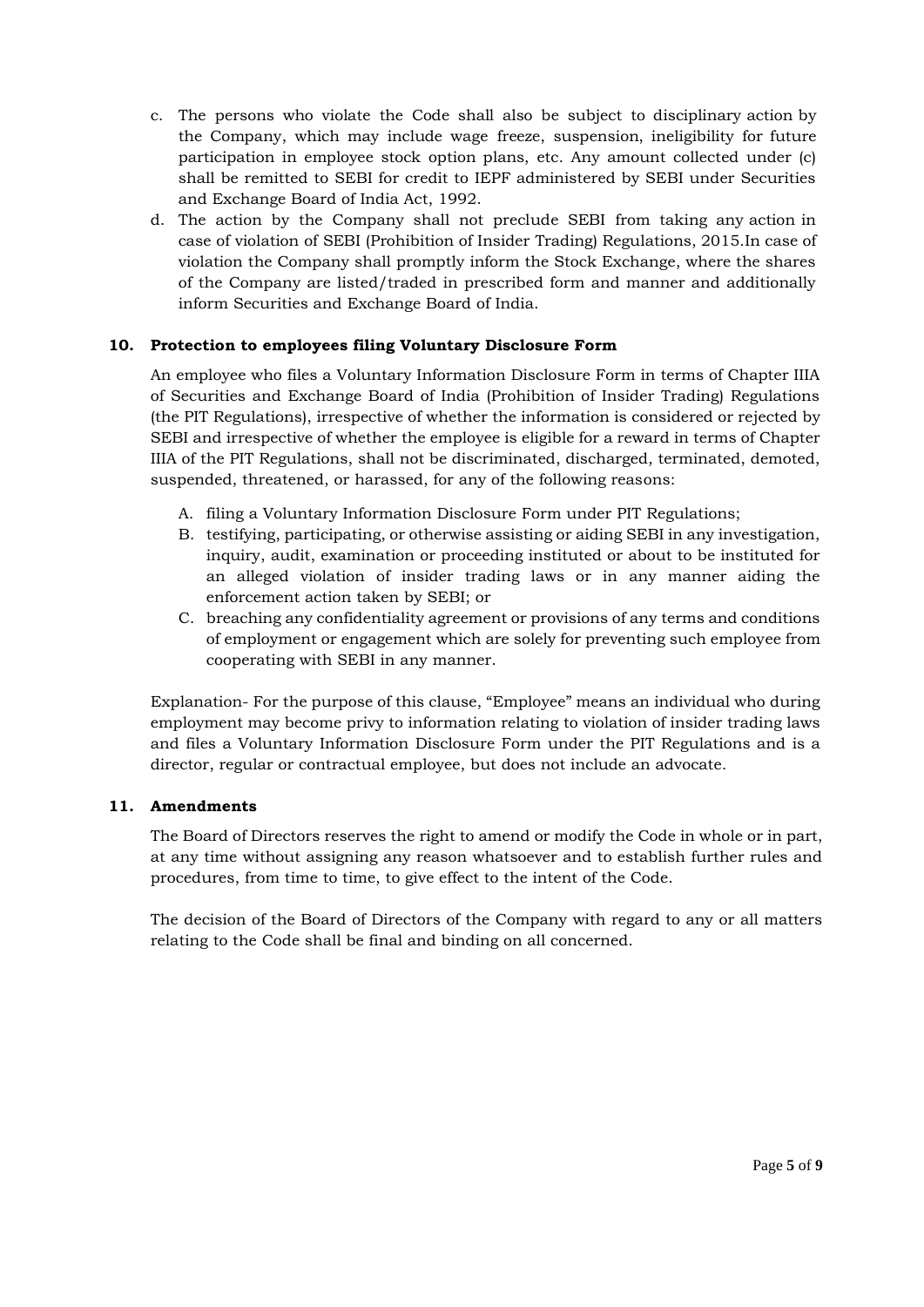### **ANNEXURE - 1**

### **APPLICATION FORM FOR PRE-DEALING APPROVAL**

To and the Date: the Date: the Date: the Date: the Date: the Date: the Date: the Date: the Date: the Date: the Date: the Date: the Date: the Date: the Date: the Date: the Date: the Date: the Date: the Date: the Date: the D The Compliance Officer Andrew Yule & Company Limited Yule House, 8 Dr. Rajendra Prasad Sarani, Kolkata - 700001

Dear Sir/Madam,

### **Application for Pre-dealing Approval in securities of the Company**

Pursuant to the SEBI (Prohibition of Insider Trading) Regulations, 2015 and the Company's Code of Conduct for Prevention of Insider Trading, I seek approval to purchase / sale / subscription of \_\_\_\_\_ equity shares of the Company as per details given below:

| 1.  | Name of the Applicant                                                                |                                                                                     |
|-----|--------------------------------------------------------------------------------------|-------------------------------------------------------------------------------------|
| 2.  | Designation                                                                          |                                                                                     |
| 3.  | No. of Securities held as on date                                                    |                                                                                     |
| 4.  | Folio No. / DP ID / Client ID No.                                                    |                                                                                     |
| 5.  | The Proposal is for                                                                  | a) Purchase of Securities<br>b) Subscription of Securities<br>c) Sale of Securities |
| 6.  | Proposed date of dealing in Securities                                               |                                                                                     |
| 7.  | Estimated number of securities proposed<br>to be acquired/subscribed/sold            |                                                                                     |
| 8.  | Current market price (as on date of application)                                     |                                                                                     |
| 9.  | Whether the proposed transaction will be through<br>stock                            |                                                                                     |
| 10. | Folio No. / DP ID / Client ID No. where the securities<br>will be credited / debited |                                                                                     |

An undertaking in the prescribed format is enclosed for your perusal and records in this connection.

Please grant your permission for the said transaction.

Thanking You, Yours Faithfully,

Signature: \_\_\_\_\_\_\_\_\_\_\_\_\_\_\_\_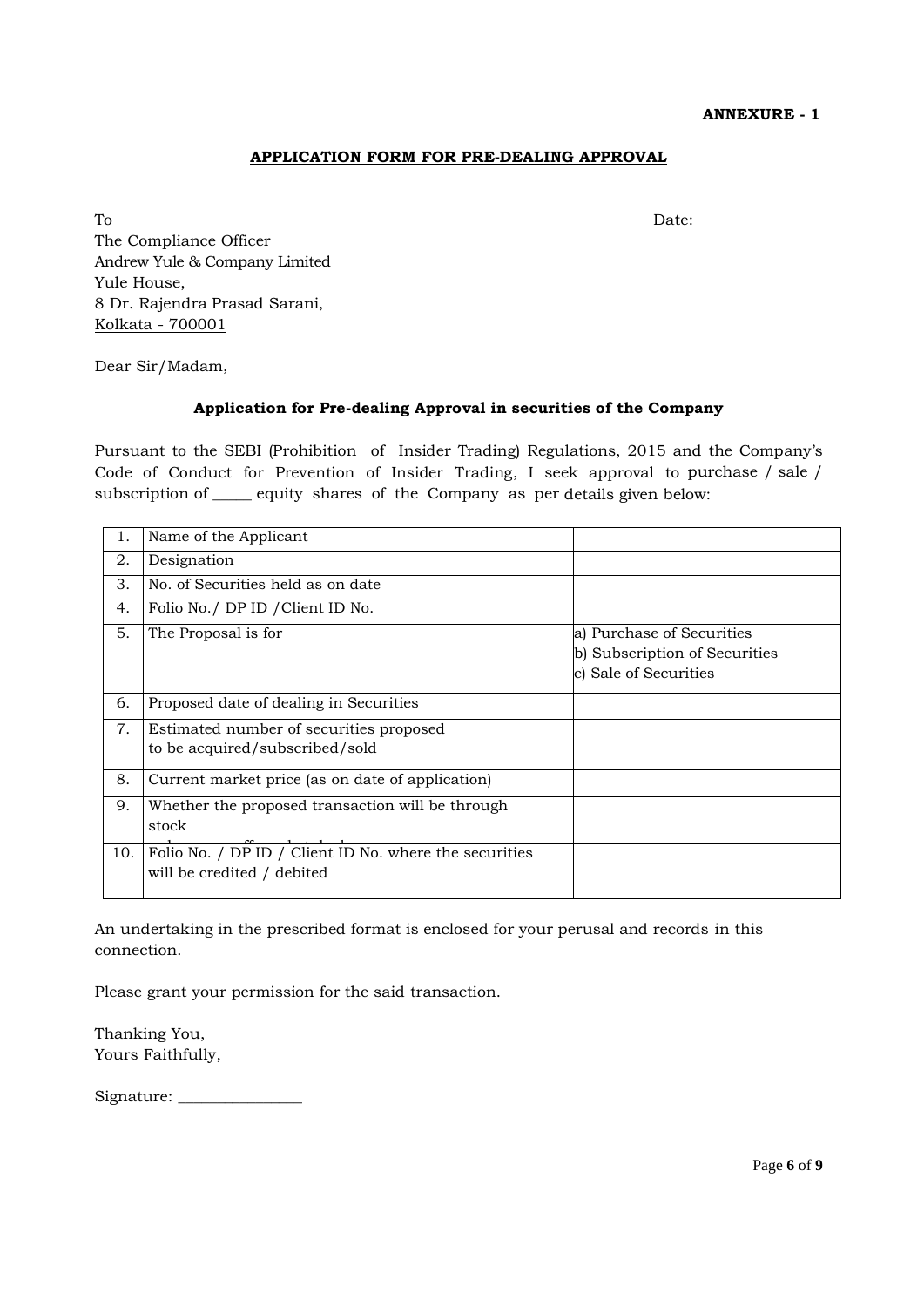# **FORM OF UNDERTAKING TO BE SUBMITTED ALONG WITH THE APPLICATION FORM OF PRE-CLEARANCE**

To The Compliance Officer Andrew Yule & Company Limited Yule House, 8 Dr. Rajendra Prasad Sarani, Kolkata - 700001

Dear Sir/Madam,

I, \_\_\_\_\_\_\_\_\_, \_\_\_\_\_\_\_\_\_\_\_\_\_\_\_\_\_\_\_\_\_\_ of the Company residing \_\_\_\_\_\_\_\_\_\_\_\_\_\_\_, am desirous of dealing in shares of the Company as mentioned in my application dated \_\_\_\_\_\_\_\_\_\_\_ for pre-clearance of the transaction.

I further declare that I am not in possession of or otherwise privy to any unpublished Price Sensitive Information (as defined in the Company's Code of Conduct for prevention of Insider Trading (the Code) up to the time of signing this Undertaking.

In the event that I have access to or received any information that could be construed as "Unpublished Price Sensitive Information" as defined in the Code, after the signing of this undertaking but before executing the transaction for which approval is sought, I shall inform the Compliance Officer of the same and shall completely refrain from dealing in the securities of the Company until such information becomes public.

I declare that I have not contravened the provisions of the Code as notified by the Company from time to time.

If approval is granted, I shall execute the deal within 5 days of the receipt of approval failing which I shall seek pre-clearance.

I declare that I have made full and true disclosure in the matter.

Date :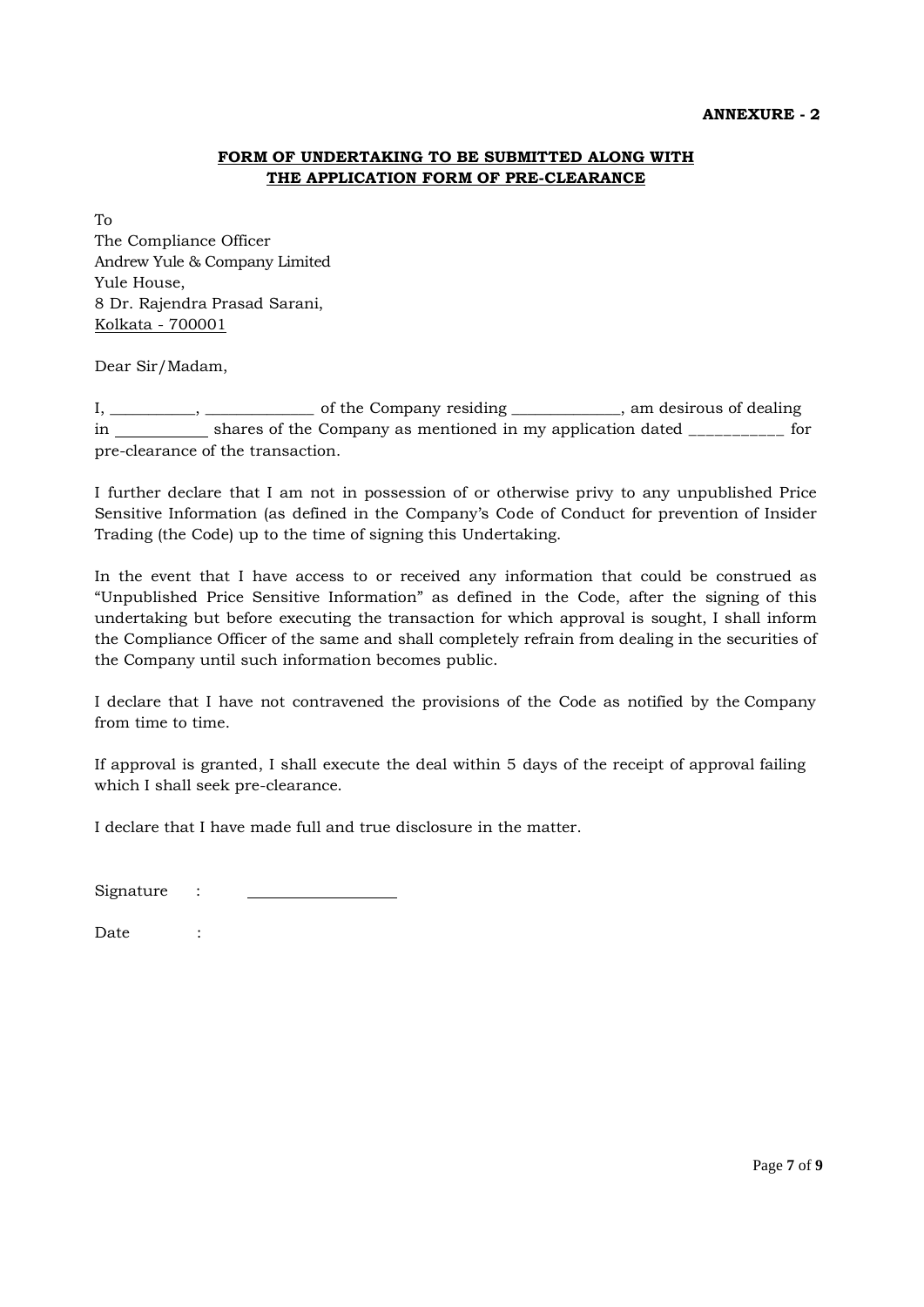### **FORM OF GRANT OF PRE-CLEARANCE BY THE COMPLIANCE OFFICER**

ANDREW YULE & COMPANY LIMITED Yule House, 8 Dr. Rajendra Prasad Sarani, Kolkata - 700001

#### **PRE-CLEARANCE ORDER**

Ref.: Your Application dated \_\_\_\_\_\_\_\_\_\_\_\_

This is to inform you that your request for dealing in  $\qquad \qquad$  (nos.) Shares of the Company as mentioned in your above-mentioned application is approved. Please note that the said transaction must be completed on or before \_\_\_\_\_\_\_\_\_\_\_ (date) that is within 5 (five) days from today failing which a fresh application for Pre-Clearance of the said Transaction will have to be made to the undersigned.

For Andrew Yule & Company Limited

Compliance Officer

Date: